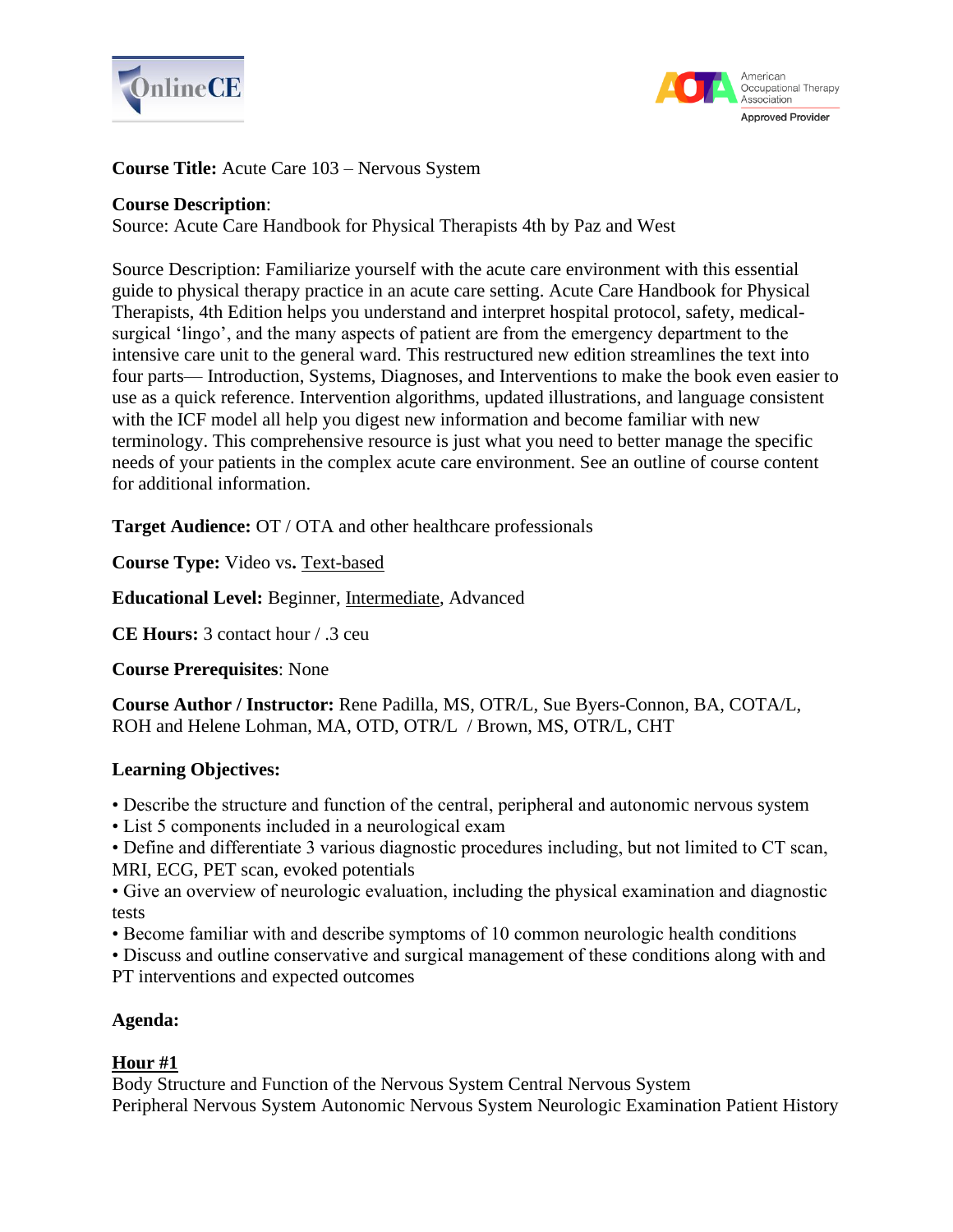**Observation** Mental Status Examination Vital Signs Cranial Nerves Vision Motor Function Diagnostic Procedures X-ray Computed Tomography and Angiography

# **Hour #2**

Magnetic Resonance Imaging and Angiography Doppler Flowmetry Digital-Subtraction Angiography Cerebral Angiography Lumbar Puncture Positron Emission Tomography Electroencephalography Evoked Potentials Electromyography and Nerve Conduction Velocity Studies Myelography Transesophageal Echocardiography Health Conditions Traumatic Brain Injury Spinal Cord Injury Cerebrovascular Disease and Disorders

# **Hour #3**

Dementia Ventricular Dysfunction Seizure Syncope Neuroinfectious Diseases Vestibular Dysfunction Common Degenerative Central Nervous System Diseases General Management Intracranial and Cerebral Perfusion Pressure Pharmacologic Therapy Neurosurgical Procedures Physical Therapy Intervention

# **Course Completion Requirements:**

A passing score of 100% is required for course completion. You will have as many attempts as needed until your passing score of 100% is achieved. Upon successful completion of course and completing a satisfaction survey, you will receive your certificate of completion.

# **Additional Course Information**

**Course Registration:** Register for Free at [www.OnlineCE.com.](http://www.onlinece.com/) Once registered, you can begin to purchase courses. Contact [info@onlinece.com](mailto:info@onlinece.com) for special needs requests and assistance.

**Refund Policy:** There will be no refunds for courses taken at OnlineCE.com or monies deposited into My CE Bank. Any money on account will be used for taking future courses. If you start a course in error, or if you are dissatisfied with a course, please contact us in the first part of the course and we will void the course and you can select a replacement course.

**Cancellation Policy:** Only available courses are offered online and on-demand and available for purchase. No registration fees are collected for courses that are not provided on-demand. Due to the online and on demand format, courses are not cancelled.